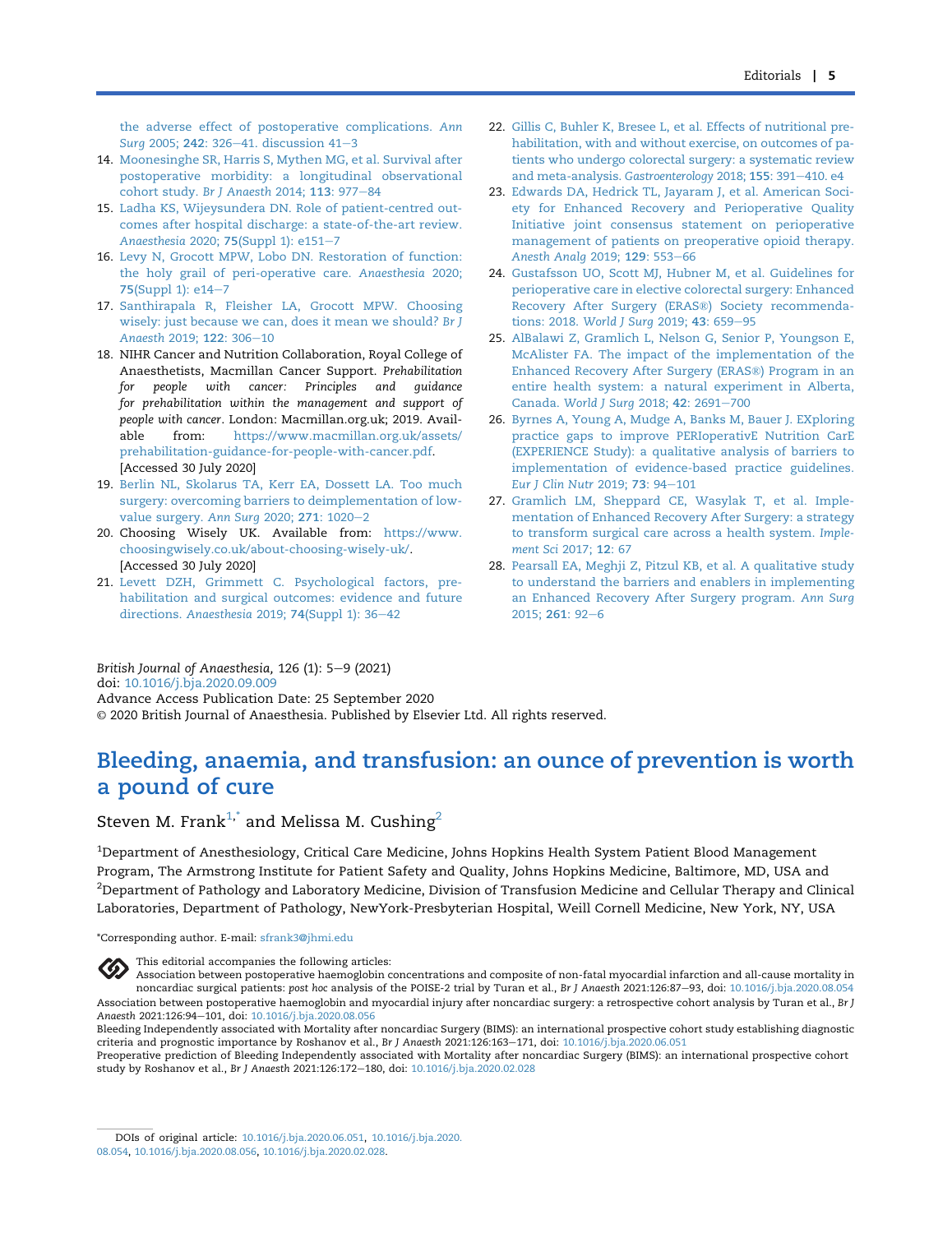Keywords: anaemia; bleeding; cardiovascular outcomes; mortality; transfusion

Bleeding is bad, anaemia is bad, and transfusion is bad. On the surface, that is how one might summarize the findings in two pairs of companion papers<sup> $1-4$  $1-4$  $1-4$ </sup> published in this issue of the British Journal of Anaesthesia. It's not often you are asked to write an editorial covering four publications in the same issue of a journal. But it was actually easier than one might think since they all basically have the same findings, that bleeding, anaemia, and red blood cell (RBC) transfusion are all associated with adverse outcomes, specifically myocardial injury, myocardial infarction, and death.

To quote Jeffrey Carson and Paul Hebert, two founding fathers of transfusion research, "Here we go again  $-$  blood thers of transfusion research, "Here we go again – blood<br>transfusion kills patients?".<sup>[5](#page-3-1)</sup> That was the title of their editorial in 2013 about a meta-analysis showing that blood transfusion was associated with an almost 3-fold greater risk ratio for all-cause mortality in patients with acute myocardial infarction. $6$  The take-home message from the editorial is that transfusion is indeed associated with bad outcomes in virtually all retrospective studies, but such analyses are confounded by indication, meaning the transfused patients are sicker and have more complicated procedures, so the real impact of transfusion itself is best determined by prospective randomised trials. Association is not causation. This is an important consideration when interpreting the results of all four of the studies discussed here.

Turan and colleagues<sup>1,[2](#page-3-3)</sup> and Roshanov and colleagues<sup>[3](#page-3-4)[,4](#page-3-5)</sup> each published a pair of papers that are summarized in [Table 1.](#page-1-0) The first by Turan and colleagues $1$  is a sub-analysis from the POISE-2 trial, $^7$  $^7$  originally designed to assess aspirin and clonidine in a randomised trial in patients having noncardiac surgery with a composite outcome of 30-day mortality or non-fatal myocardial infarction. Using the lowest (nadir) haemoglobin (Hb) concentration over the course of hospital stay, they assessed the relationship between anaemia and the adverse outcome. In the cohort with a nadir Hb < 80 g  $L^{-1}$ , adverse events occurred 10fold more frequently than those with a nadir Hb > 130 g  $L^{-1}$ (20% vs. 2%). In fact, the odds ratio was 1.46 for each 10 g  $\mathrm{L}^{-1}$ decrease in nadir Hb in patients with a lowest Hb < 110 g  $\mathtt{L}^{-1}$ . As might be expected, the more anaemic cohort also had a lower baseline Hb, longer surgeries, and more intraoperative hypotension. The authors did not report the percentage of patients transfused or the number of RBC units given, so they don't comment on any relation between transfusion and outcomes. It is entirely possible, or even likely, that when these patients were enrolled between 2010 and 2013, transfusion strategy was more liberal than current practice, since five large randomised trials supporting a restrictive transfusion strategy have since been published. $8-12$  $8-12$  $8-12$  Nonetheless, the authors concluded that anaemia is associated with cardiac events and mortality, however whether this relationship is causal or amenable to treatment remains unknown. Association is the key concept in this study. It is entirely plausible that the anaemia reflects a more severe postoperative course and is not the cause of the cardiac events. The authors adjusted for potential confounding variables, but all values were baseline or surgical demographics, plus intraoperative hypotension. There was no adjustment for major events that may have occurred intraoperatively or postoperatively.

The second paper by Turan and colleagues<sup>[2](#page-3-3)</sup> included a heterogeneous group of patients from five major randomised

Study Sample size, n Source of patients Main outcome and findings Turan and colleagues<sup>[1](#page-3-0)</sup> 7,227 POISE-2 study 30-day postoperative composite of non-fatal myocardial infarction or all-cause mortality 1.46 odds ratio for each 10 g  ${\rm dL}^{-1}$  decrease in nadir Hb Turan and colleagues<sup>[2](#page-3-3)</sup>  $4,403$  Five different studies: Cleveland Clinic, POISE 2, ENIGMA, VISION, BALANCED trials<br>VISION study 3-day postop myocardial injury after noncardiac surgery (MINS) 1.29 hazard ratio for each 10 g dL $^{-1}$  decrease in nadir Hb Roshanov and colleagues<sup>[3](#page-3-4)</sup> 16,079 VISION study 30-day BIMS and all-cause mortality 17.3% had BIMS, 1.87 hazard ratio for mortality associated with BIMS Roshanov and colleagues<sup>[4](#page-3-5)</sup> 16,079 VISION study risk calculator predicting BIMS \* website calculator predicts 29% risk of BIMS for 70 yr old male total knee arthroplasty \* website predicts 79% risk of BIMS for 70 yr old female total knee arthroplasty

<span id="page-1-0"></span>Table 1 Summary of four studies relating bleeding, anaemia, and transfusion to adverse outcomes.

POISE-2 - Perioperative Ischemic Evaluation-2 Trial.

ENIGMA-II - Addition of nitrous oxide to general anesthesia in at-risk patients having major noncardiac surgery.

VISION - Vascular Events in Noncardiac Surgery Patients Cohort Evaluation Study.

BALANCED - Balanced Anesthesia Study.

Hb, haemoglobin; RBC, red blood cell.

 $^*$  [\(http://perioperativerisk.com/BIMS\)](http://perioperativerisk.com/BIMS) $^\text{14}$  $^\text{14}$  $^\text{14}$  with preoperative haemoglobin 130 g L $^{-1}$  and creatinine 1.2 mg dL $^{-1}$ .

BIMS - Bleeding independently associated with mortality after noncardiac surgery (defined as postoperative Hb < 70 g L<sup>-1</sup> or  $\geq$  1 u RBC transfused or bleeding judged to be cause of death).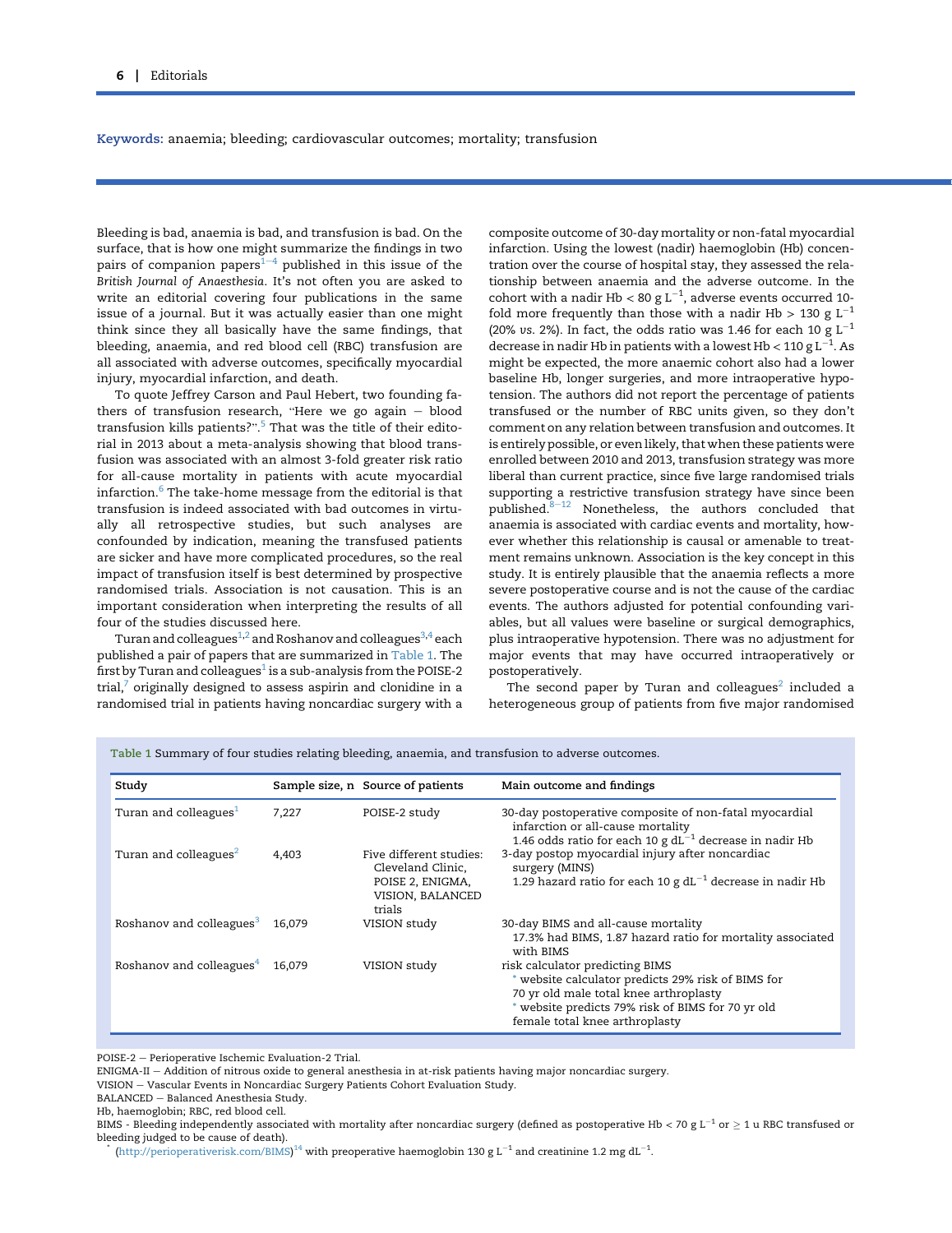trials, again designed to assess other interventions (not anaemia or transfusion). This study assessed risk for myocardial injury after noncardiac surgery (MINS) over a 3-day postoperative time period, using routine (not symptom driven) troponin T monitoring. As in their other paper, a lower nadir Hb was strongly associated with adverse outcomes, with a 1.29 hazard ratio for each 10 g  $L^{-1}$  decrease in the postoperative nadir Hb. Again, the most anaemic group (nadir Hb < 80 g  $\mathtt{L}^{-1}$ ) had a rougher perioperative course with a 9-fold greater amount of intraoperative hypotension (time-weighted area under curve – mean arterial pressure  $<$  65 mm Hg), and a much greater incidence of RBC transfusion compared to the nadir Hb >130 g L  $^{-1}$ cohort (23% vs. 0%). As expected, the most anaemic group also had a 10-fold greater median estimated intraoperative blood loss (300 vs. 30 mL). They concluded that there was a strong association between lower postoperative Hb and myocardial injury, again with no evidence of causation, and no evidence that treatment (transfusion) improves outcome.

The third paper is by Roshanov and colleagues, $3$  which is a sub-analysis of their previous VISION study<sup>[13](#page-3-9)</sup> designed to assess myocardial injury by 4<sup>th</sup> generation troponin T levels and subsequent 30-day mortality. These patients were enrolled between 2007 and 2011 at 12 centres in 8 countries on 5 continents. The current study evaluates what the authors call "bleeding independently associated with mortality" after noncardiac surgery (BIMS). Although the title of the paper and the acronym include the word "bleeding", and the abstract the acronym include the word "bleeding", and the abstract contains "bleeding" seven times, it is fascinating that there are no data showing blood loss or estimated blood loss in this or in the parent (VISION study) paper. They first screened for suspected bleeding looking for a decrease in Hb concentration by 30 g L $^{-1}$ , transfusion of either RBCs, plasma, platelets, or cryoprecipitate, a reoperation for bleeding, or suspected bleeding as a cause of death. After screening, a BIMS event was defined as a postoperative Hb  $<$  70 g L $^{-1}$ ,  $\geq 1$  unit RBC transfused, or bleeding judged to be the cause of death. Of the 16,079 included patients, there was a 17.3% rate of BIMS, with a 1.87 hazard ratio for 30-day mortality associated with a BIMS event. The majority of BIMS episodes were designated as BIMS due to receipt of RBC transfusion, as 99.2% of BIMS event patients received an RBC transfusion. The second most commonly attributed event causing BIMS was a postoperative Hb  $<$  70 g  $L^{-1}$  (in 15.9% of BIMS event patients), while only 0.5% had bleeding as a cause of death as a reason for BIMS. The 30-day mortality with BIMS was 5.8%, while mortality without BIMS was  $1.1-1.3$ %. Using relatively complicated statistics, the authors conclude that BIMS may account for a quarter of deaths after noncardiac surgery, which sounds somewhat scary, as if this is the chance of bleeding to death, which luckily is not the case.

Finally, the fourth paper, also by Roshanov and colleahues,<sup>4</sup> uses the identical patient population from the VISION study<sup>[13](#page-3-9)</sup> to create a risk calculator for preoperative prediction of BIMS. Variables such as type of surgery, age, sex, risk of kidney or coronary disease and diagnosis of cancer were used to create the risk index calculator, which was internally validated using sophisticated statistical models. Most interesting is the website referenced in the paper where the investigators have created a risk calculator available to all, $^{14}$  $^{14}$  $^{14}$  with a disclaimer that it is intended for use by healthcare professionals. Out of curiosity, we entered some theoretical patients into the risk calculator. For example, a 70-year old male with a preoperative Hb of 130 g  $L^{-1}$  and normal kidney function, having a total knee

arthroplasty, a common surgery. The risk of BIMS (bleeding impacting mortality after noncardiac surgery, as it reads on the website) was 29%. The same exact patient but female, has a BIMS risk of 79%, which seems incredibly high for a routine surgery. One must consider the emotional impact on websavvy patients who after visiting this website and using its calculator may imagine bleeding to death during surgery, while the fact is that many centres now have transfusion rates under 5% for total joint replacements. The patients from the VISION study were all enrolled at least a year before the FOCUS trial $15$  was published, a study which showed that a restrictive transfusion strategy in orthopaedic surgery results in the same outcomes as a liberal strategy. In the papers by Roshanov and colleagues, however, the Hb thresholds for transfusion are not given, and thus receiving  $\geq 1$  RBC unit may in fact not reflect bleeding during surgery, but rather may represent what we now consider to be inappropriate transfusions. In fact, since 2011 when the last VISION trial patient was enrolled, there have been seven large trials published, showing that patients do as well or better when given less blood. $8-12,15,16$  $8-12,15,16$  $8-12,15,16$  $8-12,15,16$  $8-12,15,16$  $8-12,15,16$  $8-12,15,16$  The fact that the definition of a bleeding event included any RBC transfusion in the Roshanov and colleagues articles, and the outcome, BIMS (bleeding impacting mortality after noncardiac surgery event), is also defined by transfusion, making it somewhat of a self-fulfilling prophecy.

There is no doubt that bleeding, anaemia, and transfusion are all incredibly strong markers of coexisting disease, and also markers of more complicated or extensive surgical procedures. Even using the most sophisticated statistical methods, it may be impossible to adjust for confounding variables when we are comparing apples to oranges, e.g. a knee replacement to a meniscectomy, or a 5-level revision spinal fusion to a 1-level discectomy. Bleeding, anaemia, and transfusion seem to be inextricably linked to coexisting disease and complexity of procedures. Nonetheless, many retrospective transfusion studies have shown that bleeding and anaemia are associated with bad outcomes, and transfusion looks like a toxic poison hastening death when examined retrospectively. Ten large randomised trials,  $8-12,15-19$  $8-12,15-19$  $8-12,15-19$  $8-12,15-19$  $8-12,15-19$  however, have shown that giving extra blood (liberal transfusion) does not improve outcomes, and in four of these studies liberal transfusion was associated with a worse outcome,  $9,11,16,17$  $9,11,16,17$  $9,11,16,17$  $9,11,16,17$  $9,11,16,17$  at least in some subgroups of patients. So, bleeding and anaemia may be bad, but transfusion has not by any means been clearly shown to fix the problem. One clinical parameter not measured, reported or discussed in any of the four studies is the impact of intravascular volume. Bleeding and anaemia are more likely to be tolerated as long as cardiac output is maintained by volume expanders (crystalloid or colloid). With normovolaemia and adequate cardiac output, oxygen delivery can be optimised in anaemic patients, so these studies all have an additional limitation of not reporting relevant data on intravascular volume status.

Perhaps the best lesson learned from these four studies combined is that if bleeding, anaemia and transfusion are all bad, why not use preventive medicine to avoid all three? Even if there was confounding in these studies, there is no evidence that bleeding and anaemia are good for you, so we should try hard to prevent them. Hospital acquired anaemia is an incredibly common problem.<sup>[20](#page-4-0)</sup> The vast majority of inpatients have declining Hb levels each day in the hospital, and rarely does Hb increase, except maybe with intense diuresis. $21$  Of course, sicker patients have lower starting Hb levels, and more complicated or prolonged hospital courses, and thus are predisposed to more profound anaemia. The four reasons for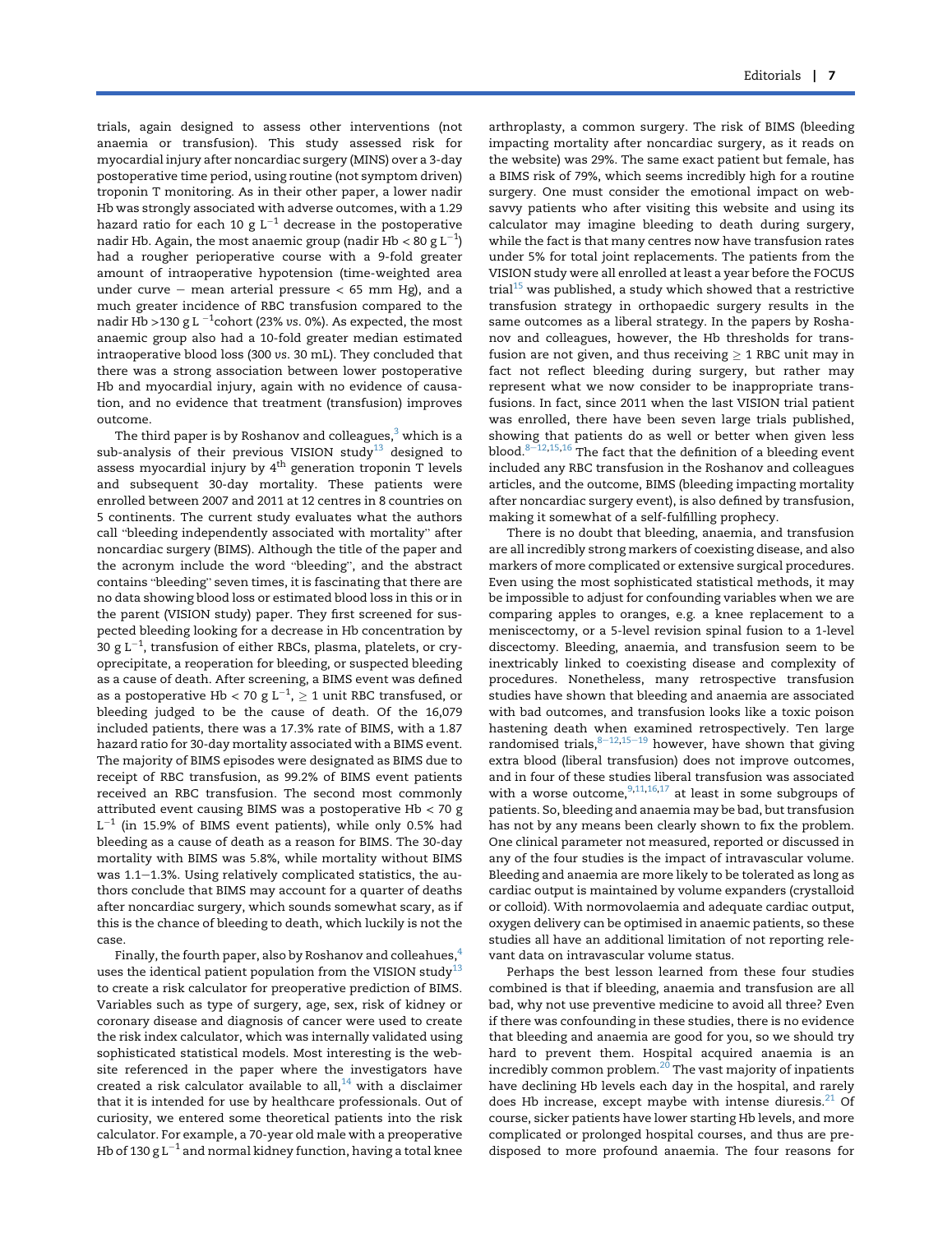hospital-acquired anaemia are: 1) bleeding, which does not always stop when the patient leaves the operating room, 2) haemodilution, from intravenous fluids and remobilised 'third-spaced' fluids, 3) phlebotomy blood loss for laboratory tests, and 4) decreased erythropoiesis from inflammation and increased hepcidin levels.[22](#page-4-2) Two potential fixes for this prob-lem are preoperative treatment of anaemia, and "keeping the lem are preoperative treatment of anaemia, and "keeping the blood in the patient" throughout the hospital stay. Meticulous surgical technique, smaller phlebotomy tubes, antifibrinolytic drugs, normothermia, controlled hypotension, topical haemostatic agents, newer cautery devices, and cell salvage are methods to reduce hospital-acquired anaemia by keeping blood in the patient. $23$ 

In Roshanov and colleague's study, $3$  RBC transfusion was the reason for a BIMS event in the vast majority who had BIMS. As we describe above, it is possible that these patients may have had what we now consider to be unnecessary transfusions at Hb levels that would not trigger transfusion today. As such, liberal (unnecessary) transfusions can be prevented with a strong patient blood management program. $^{23}$  $^{23}$  $^{23}$  Even when transfusion is indicated, experts in the field have crafted Choosing Wisely aims to advocate single-unit RBC transfusions instead of the historical default of a 2-unit transfusion.[24](#page-4-4) Preventive medicine for transfusion can also be accomplished with best practice advisories triggered on recent Hb values, which alert clinicians to potential unnecessary transfusions before they are ordered.[25](#page-4-5) Another aim of good patient blood management is to avoid unnecessary "yellow patient blood management is to avoid unnecessary "yellow<br>products". Plasma, platelets and cryoprecipitate are often given without clear indication, in fact the guidelines are much less clear on when these are indicated given the paucity of randomised trials for these products compared to RBCs. Transfusing these other products can further complicate the need for RBC transfusion by contributing to dilutional anaemia and morbidities of their own.

With four new studies in the Journal all focused on bleeding, anaemia, transfusion and outcomes, what can we conclude? For the studies themselves, each used complicated statistical models, and the conclusions presented have yet to be externally validated, so we should be cautious given their retrospective designs. More broadly and in simple terms, keeping the blood in the patient can prevent anaemia and transfusion, so whatever methods can be used effectively to accomplish this aim (some of which are listed above) are always welcome. For transfusion, as in many other aspects of medicine, not too much and not too little is likely the answer. There is no doubt that blood saves lives when needed, but only increases risks and costs when not, so eliminating unnecessary transfusions should be a primary goal. By adopting a preventive medicine approach to bleeding, anaemia, and transfusion, we can improve outcomes and provide high-value care to our patients.

### Declaration of interests

SMF has been on scientific advisory boards for Haemonetics, Medtronic, and Baxter.

MMC is a consultant for Octapharma and Instrumentation Laboratories.

#### References

<span id="page-3-0"></span>1. [Turan A. Association between perioperative haemoglobin](http://refhub.elsevier.com/S0007-0912(20)30747-9/sref1) [concentration and composite of nonfatal myocardial](http://refhub.elsevier.com/S0007-0912(20)30747-9/sref1)

[infarction and all-cause mortality in noncardiac surgical](http://refhub.elsevier.com/S0007-0912(20)30747-9/sref1) [patients: a post-hoc analysis of the POISE-2 trial.](http://refhub.elsevier.com/S0007-0912(20)30747-9/sref1) Br J Anaesth [2020 \[update\]](http://refhub.elsevier.com/S0007-0912(20)30747-9/sref1)

- <span id="page-3-3"></span>2. [Turan A. Association between postoperative hemoglobin](http://refhub.elsevier.com/S0007-0912(20)30747-9/sref2) [and myocardial injury after noncardiac surgery: a retro](http://refhub.elsevier.com/S0007-0912(20)30747-9/sref2)[spective cohort analysis.](http://refhub.elsevier.com/S0007-0912(20)30747-9/sref2) Br J Anaesth 2020 [update]
- <span id="page-3-4"></span>3. [Roshanov PS. Bleeding independently associated with](http://refhub.elsevier.com/S0007-0912(20)30747-9/sref3) [mortality after noncardiac surgery \(BIMS\): an interna](http://refhub.elsevier.com/S0007-0912(20)30747-9/sref3)[tional prospective cohort study establishing diagnostic](http://refhub.elsevier.com/S0007-0912(20)30747-9/sref3) [criteria and prognostic importance.](http://refhub.elsevier.com/S0007-0912(20)30747-9/sref3) Br J Anaesth 2020 [\[update\]](http://refhub.elsevier.com/S0007-0912(20)30747-9/sref3)
- <span id="page-3-5"></span>4. [Roshanov PS. Preoperative prediction of bleeding inde](http://refhub.elsevier.com/S0007-0912(20)30747-9/sref4)[pendently associated with mortality after noncardiac](http://refhub.elsevier.com/S0007-0912(20)30747-9/sref4) [surgery: an international prospective cohort study.](http://refhub.elsevier.com/S0007-0912(20)30747-9/sref4) Br J Anaesth [2020 \[update\]](http://refhub.elsevier.com/S0007-0912(20)30747-9/sref4)
- <span id="page-3-1"></span>5. [Carson JL, Hebert PC. Here we go again–blood transfusion](http://refhub.elsevier.com/S0007-0912(20)30747-9/sref5) kills patients? [JAMA Intern Med](http://refhub.elsevier.com/S0007-0912(20)30747-9/sref5) 2013;  $173: 139-41$  $173: 139-41$
- <span id="page-3-2"></span>6. [Chatterjee S, Wetterslev J, Sharma A, Lichstein E,](http://refhub.elsevier.com/S0007-0912(20)30747-9/sref6) [Mukherjee D. Association of blood transfusion with](http://refhub.elsevier.com/S0007-0912(20)30747-9/sref6) [increased mortality in myocardial infarction: a meta](http://refhub.elsevier.com/S0007-0912(20)30747-9/sref6)[analysis and diversity-adjusted study sequential anal-](http://refhub.elsevier.com/S0007-0912(20)30747-9/sref6)ysis. [JAMA Intern Med](http://refhub.elsevier.com/S0007-0912(20)30747-9/sref6) 2013; 173: 132-[9](http://refhub.elsevier.com/S0007-0912(20)30747-9/sref6)
- <span id="page-3-6"></span>7. [Devereaux PJ, Mrkobrada M, Sessler DI, et al. Aspirin in](http://refhub.elsevier.com/S0007-0912(20)30747-9/sref7) [patients undergoing noncardiac surgery.](http://refhub.elsevier.com/S0007-0912(20)30747-9/sref7) N Engl J Med 2014; 370[: 1494](http://refhub.elsevier.com/S0007-0912(20)30747-9/sref7)-[503](http://refhub.elsevier.com/S0007-0912(20)30747-9/sref7)
- <span id="page-3-7"></span>8. [Holst LB, Haase N, Wetterslev J, et al. Lower versus higher](http://refhub.elsevier.com/S0007-0912(20)30747-9/sref8) [hemoglobin threshold for transfusion in septic shock.](http://refhub.elsevier.com/S0007-0912(20)30747-9/sref8) [N Engl J Med](http://refhub.elsevier.com/S0007-0912(20)30747-9/sref8) 2014; 371: 1381-[91](http://refhub.elsevier.com/S0007-0912(20)30747-9/sref8)
- <span id="page-3-12"></span>9. [Robertson CS, Hannay HJ, Yamal JM, et al. Effect of](http://refhub.elsevier.com/S0007-0912(20)30747-9/sref9) [erythropoietin and transfusion threshold on neurological](http://refhub.elsevier.com/S0007-0912(20)30747-9/sref9) [recovery after traumatic brain injury: a randomized clin](http://refhub.elsevier.com/S0007-0912(20)30747-9/sref9)[ical trial.](http://refhub.elsevier.com/S0007-0912(20)30747-9/sref9) JAMA 2014; 312: 36-[47](http://refhub.elsevier.com/S0007-0912(20)30747-9/sref9)
- 10. [Murphy GJ, Pike K, Rogers CA, et al. Liberal or restrictive](http://refhub.elsevier.com/S0007-0912(20)30747-9/sref10) [transfusion after cardiac surgery.](http://refhub.elsevier.com/S0007-0912(20)30747-9/sref10) N Engl J Med 2015; 372: [997](http://refhub.elsevier.com/S0007-0912(20)30747-9/sref10)-[1008](http://refhub.elsevier.com/S0007-0912(20)30747-9/sref10)
- <span id="page-3-13"></span>11. [Mazer CD, Whitlock RP, Fergusson DA, et al. Restrictive or](http://refhub.elsevier.com/S0007-0912(20)30747-9/sref11) [liberal red-cell transfusion for cardiac surgery.](http://refhub.elsevier.com/S0007-0912(20)30747-9/sref11) N Engl J Med 2017; 377[: 2133](http://refhub.elsevier.com/S0007-0912(20)30747-9/sref11)-[44](http://refhub.elsevier.com/S0007-0912(20)30747-9/sref11)
- 12. [Koch CG, Sessler DI, Mascha EJ, et al. A randomized clin](http://refhub.elsevier.com/S0007-0912(20)30747-9/sref12)[ical trial of red blood cell transfusion triggers in cardiac](http://refhub.elsevier.com/S0007-0912(20)30747-9/sref12) surgery. [Ann Thorac Surg](http://refhub.elsevier.com/S0007-0912(20)30747-9/sref12) 2017; 104: 1243-[50](http://refhub.elsevier.com/S0007-0912(20)30747-9/sref12)
- <span id="page-3-9"></span>13. [Devereaux PJ, Chan MT, Alonso-Coello P, et al. Association](http://refhub.elsevier.com/S0007-0912(20)30747-9/sref13) [between postoperative troponin levels and 30-day mor](http://refhub.elsevier.com/S0007-0912(20)30747-9/sref13)[tality among patients undergoing noncardiac surgery.](http://refhub.elsevier.com/S0007-0912(20)30747-9/sref13) JAMA 2012; 307[: 2295](http://refhub.elsevier.com/S0007-0912(20)30747-9/sref13)-[304](http://refhub.elsevier.com/S0007-0912(20)30747-9/sref13)
- <span id="page-3-8"></span>14. [http://perioperativerisk.com/bims/.](http://perioperativerisk.com/bims/) [Accessed 14 August 2020]
- <span id="page-3-10"></span>15. [Carson JL, Terrin ML, Noveck H, et al. Liberal or restrictive](http://refhub.elsevier.com/S0007-0912(20)30747-9/sref15) [transfusion in high-risk patients after hip surgery.](http://refhub.elsevier.com/S0007-0912(20)30747-9/sref15) N Engl J Med 2011; 365[: 2453](http://refhub.elsevier.com/S0007-0912(20)30747-9/sref15)-[62](http://refhub.elsevier.com/S0007-0912(20)30747-9/sref15)
- <span id="page-3-11"></span>16. [Villanueva C, Colomo A, Bosch A, et al. Transfusion stra](http://refhub.elsevier.com/S0007-0912(20)30747-9/sref16)[tegies for acute upper gastrointestinal bleeding.](http://refhub.elsevier.com/S0007-0912(20)30747-9/sref16) New Engl J Med [2013;](http://refhub.elsevier.com/S0007-0912(20)30747-9/sref16) 368: 11-[21](http://refhub.elsevier.com/S0007-0912(20)30747-9/sref16)
- <span id="page-3-14"></span>17. [Hebert PC, Wells G, Blajchman MA, et al.](http://refhub.elsevier.com/S0007-0912(20)30747-9/sref17) [A multicenter, randomized, controlled clinical trial of](http://refhub.elsevier.com/S0007-0912(20)30747-9/sref17) [transfusion requirements in critical care.](http://refhub.elsevier.com/S0007-0912(20)30747-9/sref17) N Engl J Med 1999: 340: 409-[17](http://refhub.elsevier.com/S0007-0912(20)30747-9/sref17)
- 18. [Lacroix J, Hebert PC, Hutchison JS, et al. Transfusion](http://refhub.elsevier.com/S0007-0912(20)30747-9/sref18) [strategies for patients in pediatric intensive care units.](http://refhub.elsevier.com/S0007-0912(20)30747-9/sref18) [N Engl J Med](http://refhub.elsevier.com/S0007-0912(20)30747-9/sref18) 2007; 356: 1609-[19](http://refhub.elsevier.com/S0007-0912(20)30747-9/sref18)
- 19. [Hajjar LA, Vincent JL, Galas FR, et al. Transfusion re](http://refhub.elsevier.com/S0007-0912(20)30747-9/sref19)[quirements after cardiac surgery: the TRACS randomized](http://refhub.elsevier.com/S0007-0912(20)30747-9/sref19) [controlled trial.](http://refhub.elsevier.com/S0007-0912(20)30747-9/sref19) JAMA 2010; 304: 1559-[67](http://refhub.elsevier.com/S0007-0912(20)30747-9/sref19)